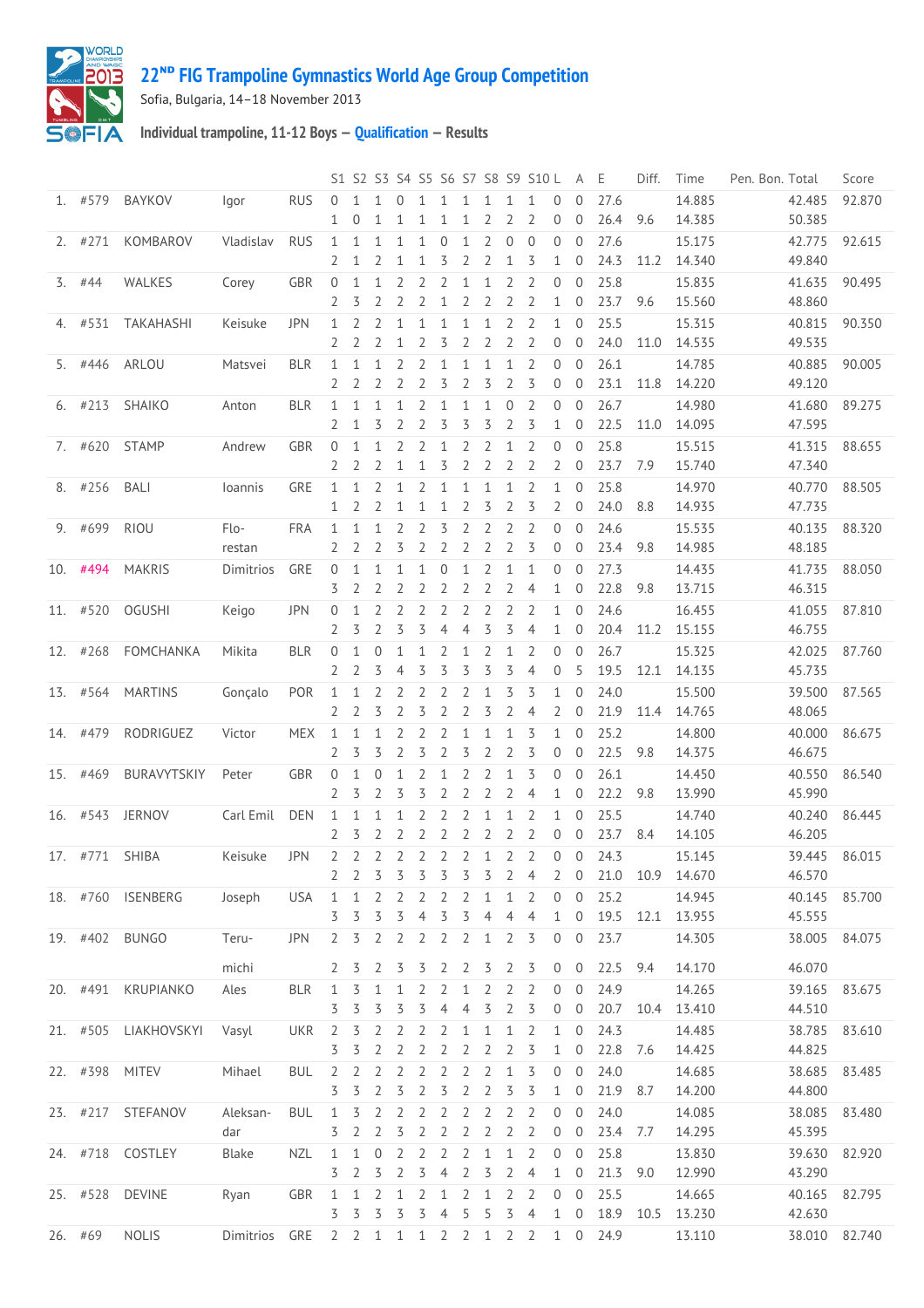|          |               |                          |                 |            | 2                                | 2                   |                   |                |                     |              |                     | 2                   | 1                   | 2                   | 2                              | 0                              | 23.7             | 7.8  | 13.230           | 44.730           |        |
|----------|---------------|--------------------------|-----------------|------------|----------------------------------|---------------------|-------------------|----------------|---------------------|--------------|---------------------|---------------------|---------------------|---------------------|--------------------------------|--------------------------------|------------------|------|------------------|------------------|--------|
| $27.$ #7 |               | SOERENSEN                | Peter           | <b>DEN</b> | $\mathbf{0}$<br>3                | 2<br>4              | $\mathbf{1}$<br>4 | 2<br>3         | $\overline{2}$<br>3 | 2<br>3       | 1<br>3              | 1<br>$\overline{2}$ | 2<br>$\overline{4}$ | 3<br>$\overline{4}$ | 0<br>$\overline{2}$            | $\overline{0}$<br>$\mathbf{0}$ | 25.2<br>19.5     | 8.4  | 14.895<br>14.270 | 40.095<br>42.170 | 82.265 |
|          | 28. #544      | AGUILAR                  | Roberto         | <b>MEX</b> | 1                                | 3                   | 4                 | 4              | 3                   | 2            | 3                   | $\overline{2}$      | $\overline{2}$      | $\overline{2}$      | 1                              | $\overline{0}$                 | 21.9             |      | 14.615           | 36.515           | 81.830 |
|          |               |                          |                 |            | 2                                | 2                   | 3                 | 2              | 2                   | 2            | 2                   | 1                   | $\overline{2}$      | $\overline{4}$      | $\mathbf{1}$                   | $\mathbf{0}$                   | 23.1             | 8.0  | 14.215           | 45.315           |        |
|          | 29. #810      | <b>VAN DER</b><br>GRAAFF | Richard         | <b>NED</b> | $\overline{2}$<br>4              | 1<br>3              | 1<br>4            | 1<br>4         | 2<br>3              | 2<br>4       | $\overline{2}$<br>4 | 1<br>3              | 2<br>3              | 3<br>5              | $\Omega$<br>$\overline{0}$     | $\overline{0}$<br>$\mathbf 0$  | 24.9<br>18.9     | 10.0 | 14.210<br>13.775 | 39.110<br>42.675 | 81.785 |
|          | 30. #473      |                          |                 | <b>ESP</b> |                                  | 2                   |                   |                | 3                   | 2            | 2                   | 2                   | 3                   | 4                   | 2                              | $\theta$                       | 22.8             |      |                  |                  | 81.725 |
|          |               | MECHA                    | Adrian          |            | 1                                |                     | 1                 | 2              |                     |              |                     |                     |                     |                     |                                |                                |                  |      | 14.310           | 37.110           |        |
|          |               |                          |                 |            | 2                                | 3                   | 3                 | 2              | 2                   | 3            | 3                   | 3                   | $\overline{2}$      | 3                   | 2                              | $\theta$                       | 21.6             | 9.4  | 13.615           | 44.615           |        |
| 31.      | #206          | <b>ABRAHAMS</b>          | Michael         | <b>NED</b> | 1<br>3                           | $\mathbf{1}$<br>4   | $\mathbf{1}$<br>4 | 2<br>4         | $\overline{2}$<br>3 | $\mathbf{1}$ | 2<br>4              | $\overline{2}$<br>4 | $\overline{2}$<br>3 | 3<br>3              | 0<br>2                         | $\mathbf{0}$<br>$\mathbf 0$    | 24.9<br>18.6     | 9.4  | 14.140<br>14.195 | 39.040<br>42.195 | 81.235 |
|          | 32. #688      | WYSKIEL                  | Maciej          | POL        | 1                                | 3                   | 1                 | 3              | 3                   | 3            | $\overline{4}$      | 3                   | $\overline{2}$      | 3                   | $\mathbf{0}$                   | $\mathbf{0}$                   | 22.2             |      | 14.985           | 37.185           | 81.235 |
|          |               |                          |                 |            | 4                                | 3                   | 3                 | 3              | 2                   | 3            | 4                   | 3                   | $\overline{4}$      | 5                   | $\overline{0}$                 | $\mathbf{0}$                   | 19.8             | 9.8  | 14.450           | 44.050           |        |
|          | 33. #303      | FELIX                    | João            | <b>POR</b> | $\overline{2}$<br>3              | $\overline{2}$<br>3 | $\mathbf{1}$<br>3 | 2<br>2         | 3<br>3              | 3<br>4       | 3<br>3              | 3<br>3              | 3<br>3              | 3<br>$\overline{4}$ | 1<br>2                         | $\overline{0}$<br>$\mathbf 0$  | 22.2<br>20.1     | 9.3  | 14.905<br>14.525 | 37.105<br>43.925 | 81.030 |
| 34.      | #784          | SCHOBER                  | Maximil-        | AUT        | 1                                | 2                   | 3                 | 3              | 3                   | 2            | 2                   | $\overline{2}$      | $\mathbf{1}$        | 3                   | 1                              | $\Omega$                       | 23.1             |      | 14.545           | 37.645           | 80.845 |
|          |               |                          | ian             |            | 2                                | 2                   | 3                 | 2              | 2                   | 3            | 3                   | 3                   | 3                   | 5                   | $\overline{2}$                 | $\mathbf 0$                    | 21.0             | 7.5  | 14.700           | 43.200           |        |
| 35.      | #670          | DORIM FON-               | João            | <b>BRA</b> | 3                                | 1                   | 1                 | 2              | 2                   | 3            | 3                   | $\overline{4}$      | 2                   | 3                   | 0                              | $\theta$                       | 22.8             |      | 14.525           | 37.325           | 80.725 |
|          |               | <b>SECA</b>              |                 |            | 3                                | $\overline{2}$      | 3                 | 4              | 4                   | 4            | 3                   | 3                   | 3                   | 3                   | 1                              | $\overline{0}$                 | 20.1             | 9.7  | 13.600           | 43.400           |        |
| 36.      | #442          | <b>DEL CASTILLO</b>      | Carlos          | <b>MEX</b> | 1                                | 2                   | $\overline{2}$    | 2              | 2                   | 2            | 2                   | 1                   | $\overline{2}$      | 3                   | $\mathbf{1}$                   | $\overline{0}$                 | 24.0             |      | 13.210           | 37.210           | 80.695 |
|          |               |                          |                 |            | 1                                | 2                   | 2                 | 2              | 2                   | 1            | 2                   | 2                   | $\overline{2}$      | 2                   | 2                              | $\theta$                       | 24.0             | 6.1  | 13.385           | 43.485           |        |
|          | 37. #524      | <b>TIMOFEEV</b>          | lgor            | <b>RUS</b> | $\overline{2}$<br>3              | $\overline{2}$<br>3 | 1<br>2            | 3<br>2         | 4<br>3              | 3<br>3       | 3<br>3              | $\overline{2}$<br>3 | 3<br>3              | 3<br>3              | $\overline{0}$<br>$\mathbf{1}$ | $\overline{0}$<br>$\mathbf{0}$ | 22.2<br>21.3     | 8.1  | 14.480<br>14.530 | 36.680<br>43.930 | 80.610 |
| 38.      | #226          | VILARASAU                | Robert          | <b>ESP</b> | 3                                | 2                   | 1                 | 2              | 3                   | 2            | 3                   | 3                   | 3                   | 2                   | 2                              | $\overline{0}$                 | 22.2             |      | 14.255           | 36.455           | 80.335 |
|          |               |                          |                 |            | 2                                | 3                   | 4                 | 4              | 3                   |              | 3                   | $\overline{4}$      | $\overline{4}$      | $\overline{4}$      | $\mathbf{1}$                   | $\mathbf 0$                    | 19.2             | 11.3 |                  |                  |        |
|          |               |                          |                 |            |                                  |                     |                   |                |                     | 4            |                     |                     |                     |                     |                                |                                |                  |      | 13.380           | 43.880           |        |
| 39.      | #706          | SÖRMAN                   | Emre            | <b>NED</b> | $\overline{2}$<br>3              | 2<br>3              | 2<br>3            | 2<br>2         | 2<br>$\overline{2}$ | 2<br>3       | 2<br>3              | 2<br>$\overline{2}$ | 3<br>$\overline{2}$ | 3<br>3              | 2<br>$\mathbf 0$               | $\overline{0}$<br>$\mathbf 0$  | 22.8<br>22.2     | 8.4  | 12.765<br>13.220 | 35.565<br>43.820 | 79.385 |
| 40.      | #283          | <b>SCHMITZ</b>           | Zilver          | <b>NED</b> | 3                                | 2                   | 2                 | 2              | 1                   | 2            | 3                   | $\overline{2}$      | 2                   | 2                   | 0                              | $\theta$                       | 23.7             |      | 12.795           | 36.495           | 78.710 |
|          |               |                          |                 |            | $\overline{4}$                   | 4                   | 3                 | 4              | 3                   | 3            | 3                   | 3                   | $\overline{4}$      | 3                   | 2                              | $\mathbf 0$                    | 19.2             | 9.8  | 13.215           | 42.215           |        |
| 41.      | #416          | <b>POTGIETER</b>         | Lance           | <b>NAM</b> | $\overline{2}$                   | 2                   | $\overline{2}$    | 2              | 2                   | 2            | 2                   | $\overline{2}$      | 3                   | 3                   | 0                              | $\overline{0}$                 | 23.4             |      | 13.410           | 36.810           | 78.605 |
|          |               |                          |                 |            | 3                                | $\overline{2}$      | 3                 | 4              | 4                   | 3            | 3                   | $\overline{2}$      | 3                   | 4                   | $\mathbf 0$                    | $\mathbf 0$                    | 20.7             | 8.4  | 12.695           | 41.795           |        |
|          |               |                          |                 |            |                                  |                     |                   |                |                     |              |                     |                     |                     |                     |                                |                                |                  |      |                  |                  |        |
|          | 42. #470      | REYNOLDS                 | Brentyn         | AUS        | 2<br>3                           | 2<br>$\overline{4}$ | 2<br>3            | 2<br>3         | 2<br>4              | 2<br>3       | 3<br>3              | 2<br>2              | 1<br>2              | 3<br>4              | $\mathbf{0}$<br>$\mathbf{1}$   | $\mathbf{0}$<br>$\mathbf 0$    | 23.7<br>20.4     | 7.5  | 13.590<br>13.150 | 37.290<br>41.050 | 78.340 |
|          |               |                          |                 |            |                                  |                     |                   |                |                     |              |                     |                     |                     |                     |                                |                                |                  |      |                  |                  |        |
| 43.      | #58           | FÜLEMEN                  | Tamás<br>Attila | <b>HUN</b> | 3<br>3                           | 3<br>3              | 3<br>3            | 3<br>4         | 2<br>3              | 2<br>3       | 2<br>3              | 3<br>3              | 3<br>3              | $\overline{4}$<br>3 | 1<br>2                         | $\mathbf{0}$<br>0              | 21.3<br>20.1     | 8.8  | 13.985<br>13.755 | 35.285<br>42.655 | 77.940 |
| 44.      | #8            | SWANEPOEL                | Hein            | <b>RSA</b> | 2                                | 2                   | 2                 | 2              | 3                   | 3            | 3                   | 3                   | 3                   | 3                   | $\mathbf 1$                    | $\overline{0}$                 | 21.9             |      | 13.455           | 35.355           | 76.485 |
|          |               |                          |                 |            | 3                                | 4                   | 4                 | 4              | 3                   | 4            | 4                   | $\overline{4}$      | 4                   | 5                   | $\mathbf{1}$                   | $\mathbf 0$                    | 18.0             | 9.6  | 13.530           | 41.130           |        |
|          | 45. #359      |                          |                 | <b>BEL</b> | 3                                | 3                   | 4                 | 3              | 3                   | 3            | 2                   |                     | 2                   | 3                   | $\mathbf{0}$                   | $\overline{0}$                 | 21.9             |      |                  |                  | 76.380 |
|          |               | WINDELS                  | Jarne           |            | 3                                | 2                   | 3                 | 4              | 3                   | 4            | 3                   | 1<br>$\overline{4}$ | 3                   | 3                   | $\mathbf{1}$                   | $\mathbf 0$                    | 20.1             | 7.7  | 13.525<br>13.155 | 35.425<br>40.955 |        |
|          |               |                          |                 |            |                                  |                     |                   |                |                     |              |                     |                     |                     |                     |                                |                                |                  |      |                  |                  |        |
| 46.      | #289          | LYRAS                    | Georgios        | GRE        | $\overline{2}$                   | 4                   | $\mathbf{1}$      | 2              | 2                   | 2            | 3                   | 3                   | $\mathbf{1}$        | $\overline{4}$      | $\overline{0}$                 | $\overline{0}$                 | 22.8             |      | 12.810           | 35.610           | 76.320 |
|          |               |                          |                 |            | 2                                | 4                   | 4                 | 3              | 3                   | 3            | 3                   | $\overline{2}$      | 3                   | 3                   | $\mathbf 0$                    | $\mathbf 0$                    | 21.0             | 7.4  | 12.310           | 40.710           |        |
|          | 47. #420      | SANCHEZ                  | Raul            | ESP        | $\overline{2}$                   | $\overline{2}$      | 1                 | $\overline{2}$ | $\overline{2}$      | 2            | 3                   | 3                   |                     |                     |                                | $\mathbf{0}$                   | 18.9             |      | 12.040           | 30.940           | 76.245 |
|          |               |                          |                 |            | $\overline{2}$                   | 3                   | $\overline{2}$    | 3              | 3                   | 3            | 2                   | 2                   | 2                   | 3                   | 1                              | $\mathbf 0$                    | 22.2             | 9.4  | 13.705           | 45.305           |        |
|          | 48. #780      | SOKOLOVSKYI              | Anton           | <b>UKR</b> | 1<br>3                           | 3<br>4              | 3<br>3            | 2<br>3         | 3<br>3              | 3<br>3       | 3<br>3              | 2<br>$\overline{4}$ | 2<br>3              | 4<br>$\overline{4}$ | 1<br>$\mathbf{0}$              | $\mathbf 0$<br>$\mathbf 0$     | 21.9<br>20.1     | 6.4  | 13.820<br>13.940 | 35.720<br>40.440 | 76.160 |
|          |               |                          |                 |            |                                  |                     |                   |                |                     |              |                     |                     |                     |                     |                                |                                | 23.7             |      |                  |                  |        |
|          | 49. #783 WYSS |                          | Robin           | SUI        | 2                                | 2                   | 1                 | 2              | 3                   | 2            | 2                   | $\overline{2}$      | 2                   | 3                   | 0                              | $\mathbf{0}$                   |                  |      | 13.045           | 36.745           | 75.885 |
|          |               |                          |                 |            | 3                                | 2                   | 4                 | 4              | 5                   | 4            | 5                   | $\mathsf 3$         | 3                   | 4                   | $\mathbf 0$                    | $\boldsymbol{0}$               | 18.9             | 7.4  | 12.840           | 39.140           |        |
|          | 50. #663      | DANEKIN                  | Artem           | <b>UKR</b> | $\overline{2}$<br>$\overline{4}$ | 3<br>3              | 2<br>3            | 2<br>4         | 3<br>3              | 3<br>3       | $\overline{4}$<br>4 | 2<br>$\overline{4}$ | 3<br>3              | 3<br>3              | $\mathbf{0}$<br>$\mathbf 0$    | $\mathbf 0$<br>$\mathbf 0$     | 21.9<br>19.8     | 6.8  | 13.205<br>13.315 | 35.105<br>39.915 | 75.020 |
|          | 51. #588      | FERREIRA CA-             | Vitor           | <b>BRA</b> | $\overline{2}$                   | $\overline{2}$      | $\mathbf{1}$      | 2              | 3                   | 2            | $\overline{2}$      | $\overline{2}$      | $\overline{2}$      | $\overline{2}$      | $\mathbf 0$                    | $\mathbf{0}$                   | 24.0             |      | 15.105           | 39.105           | 71.750 |
|          |               | MARGOS                   |                 |            | 3                                | 3                   | 3                 | 3              | 3                   | 3            | 3                   |                     |                     |                     |                                | $\mathbf 0$                    | 14.7             | 7.9  | 10.045           | 32.645           |        |
|          | 52. #550      | VAN WINNEN-              | <b>Niels</b>    | <b>BEL</b> | 2                                | 4                   | 3                 | 3              | 3                   | 4            | 4                   | 3                   | 3                   | 4                   | $\mathbf 0$                    | $\mathbf 0$                    | 20.1             |      | 13.580           | 33.680           | 70.295 |
|          |               | DAEL                     |                 |            | 3                                | 4                   | 4                 | 4              | 5                   | 5            | 5                   | 4                   | 4                   | 4                   | 1                              | $\theta$                       | 17.1             | 5.8  | 13.715           | 36.615           |        |
|          |               |                          |                 |            |                                  |                     |                   |                |                     |              |                     |                     |                     |                     |                                |                                |                  |      |                  |                  |        |
|          | 53. #652      | MOREIRA                  | Henrique        | POR        | 2<br>4                           | 3<br>3              | 3<br>3            | 3<br>4         | 3<br>4              | 3<br>4       | 3<br>3              | 3                   | 4                   | 4                   | $\mathbf{1}$                   | $\mathbf{0}$<br>$\mathbf 0$    | 15.0<br>18.9     | 9.6  | 10.250<br>14.045 | 25.250<br>42.545 | 67.795 |
|          |               |                          |                 |            |                                  |                     |                   |                |                     |              |                     |                     |                     |                     |                                |                                |                  |      |                  |                  |        |
|          | 54. #565      | MURAUSKS                 | Kirils          | LAT        | 4<br>4                           | 4                   | 3<br>4            | 4              | 4                   | 3            | 4                   | $\overline{4}$      | 3                   | $\overline{4}$      | 0                              | $\overline{0}$                 | 18.9<br>17.7 7.3 |      | 11.440           | 30.340           | 67.000 |
|          |               |                          |                 |            |                                  | 3                   |                   | 4              | 4                   | 4            | 4                   | 4                   | 4                   | 4                   | 2                              | $\theta$                       |                  |      | 11.660           | 36.660           |        |
|          | 55. #39       | TAVARES                  | Ruben           | POR        | $\mathbf{1}$                     | $\overline{2}$      | $\mathbf{1}$      | 2              | 2                   | 3            | $\overline{2}$      | $\overline{2}$      | 3                   | 3                   | $\mathbf{1}$                   | $\mathbf{0}$                   | 23.4             |      | 15.160           | 38.560           | 65.050 |
|          |               |                          |                 |            | 3                                | $\overline{3}$      | $\overline{4}$    |                | $3 \quad 4 \quad 5$ |              |                     |                     |                     |                     |                                |                                | $0$ 11.4         | 6.9  | 8.190            | 26.490           |        |